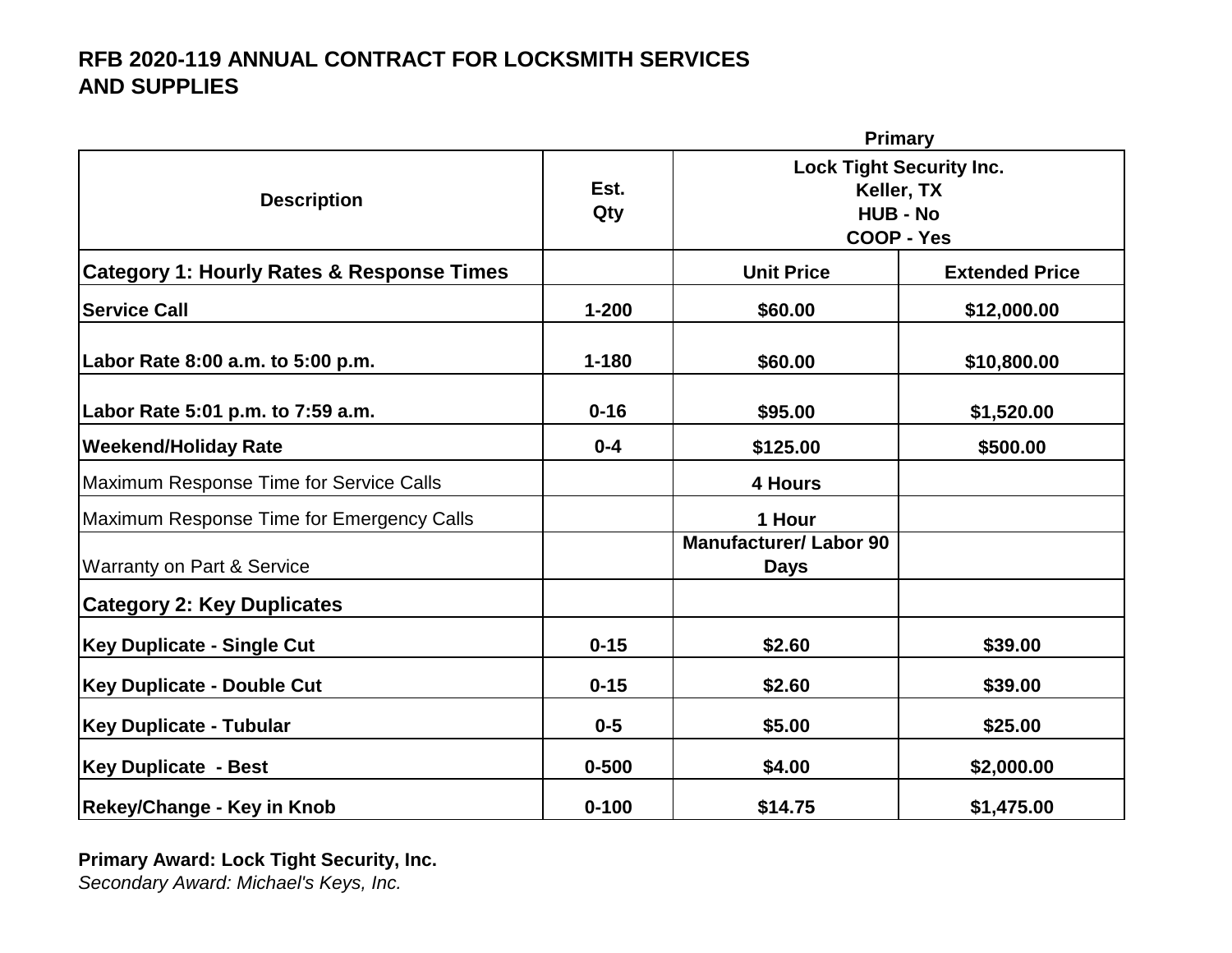| <b>Description</b>                                                   | Est.<br>Qty | <b>Lock Tight Security Inc.</b><br>Keller, TX<br><b>HUB - No</b><br><b>COOP - Yes</b> |                                     |
|----------------------------------------------------------------------|-------------|---------------------------------------------------------------------------------------|-------------------------------------|
| <b>Code Cut Key</b>                                                  | $0 - 35$    | \$16.50                                                                               | \$577.50                            |
| <b>Master Key Cylinder Change</b>                                    | $0 - 10$    | \$15.50                                                                               | \$155.00                            |
| <b>Total Value for Category 1 and 2</b>                              |             | \$29,130.50                                                                           |                                     |
|                                                                      |             |                                                                                       |                                     |
| <b>Category 3: Materials &amp; Supplies Mark-Up</b>                  |             | <b>Estimated List</b><br><b>Price Cost</b>                                            | % Mark-Up From<br><b>List Price</b> |
| Corbin Russwin - Locks, Hardware and Keys                            | $0 - 1$     | \$100.00                                                                              | 40%                                 |
| Master Lock - Padlocks and Keys                                      | $0 - 1$     | \$100.00                                                                              | 40%                                 |
| Medeco - Locks, Cylinders, Key and Door Hardware                     | $0 - 1$     | \$100.00                                                                              | 50%                                 |
| Mul-T-Lock - Cylinders, Locks, Keys and Door<br>Hardware             | $0 - 1$     | \$100.00                                                                              | 50%                                 |
| Schlage - Cylinders, Locks, Keys and Door Hardware                   | $0 - 1$     | \$100.00                                                                              | 40%                                 |
| Schlage Primus Level 3 - Cylinders, Locks, Keys and<br>Door Hardware | $0 - 1$     | \$100.00                                                                              | 40%                                 |
| Von Duprin - Electronic Strikes, Crash Bars and Door<br>Hardware     | $0 - 1$     | \$100.00                                                                              | 40%                                 |
| Adams Rite - Electronic Stikes, Cypher Locks                         | $0 - 1$     | \$100.00                                                                              | 40%                                 |

#### **Primary Award: Lock Tight Security, Inc.**

*Secondary Award: Michael's Keys, Inc.*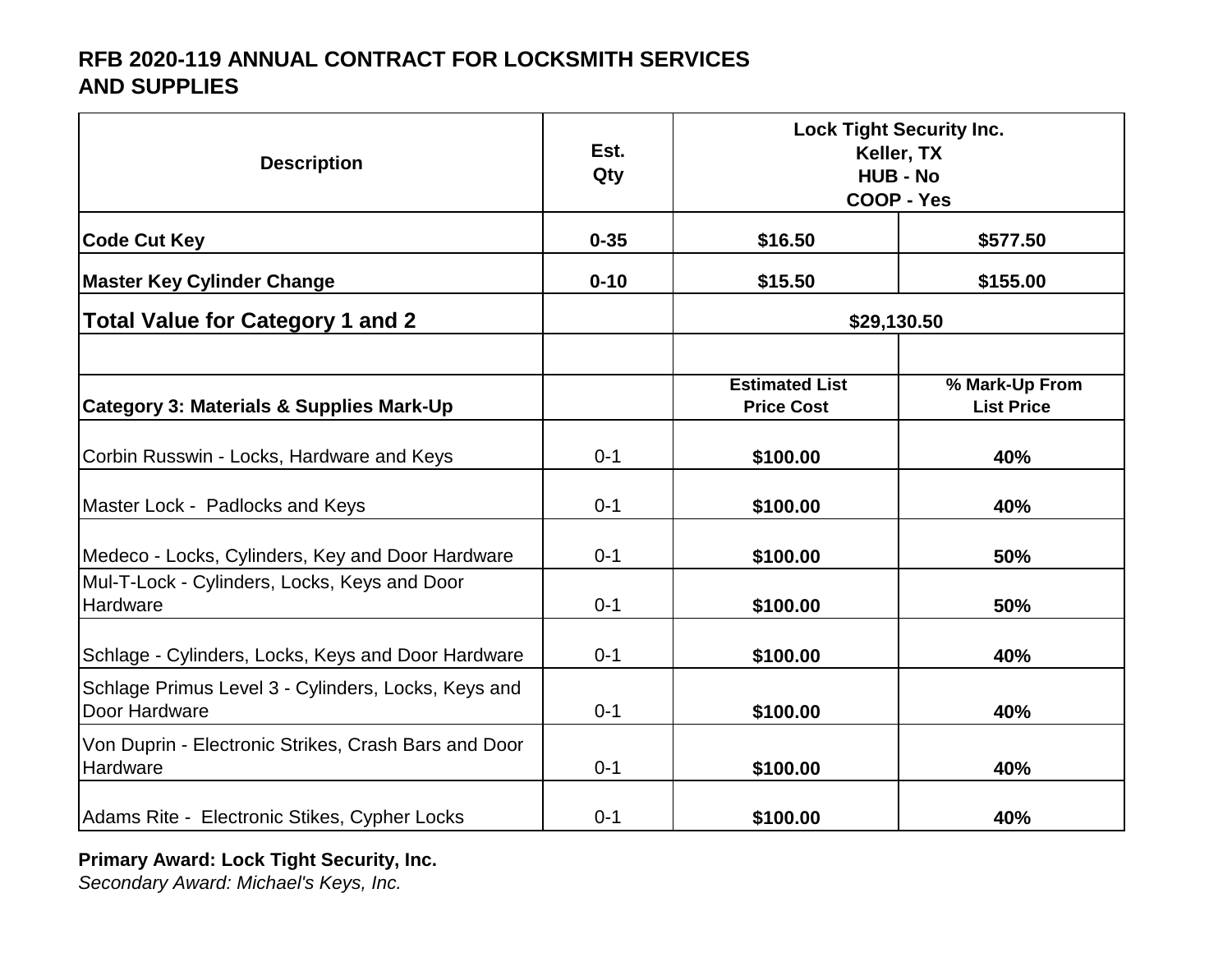| <b>Description</b>                                    | Est.<br>Qty | <b>Lock Tight Security Inc.</b><br>Keller, TX<br><b>HUB - No</b><br><b>COOP - Yes</b> |                   |
|-------------------------------------------------------|-------------|---------------------------------------------------------------------------------------|-------------------|
| <b>LCN - Door Closure</b>                             | $0 - 1$     | \$100.00                                                                              | 40%               |
| Southern Folger/Southern Steel - Jail Locks and Keys  | $0 - 1$     | N/A                                                                                   | <b>Restricted</b> |
| ILCO - Key Blanks                                     | $0 - 1$     | \$100.00                                                                              | 40%               |
| Sargent - Cylinders, Locks, Keys and Door Hardware    | $0 - 1$     | \$100.00                                                                              | 40%               |
| Best - Cylinders, Locks, Keys and Padlocks            | $0 - 1$     | \$100.00                                                                              | 40%               |
| Yale - Cylinders, Locks, Keys and Door Hardware       | $0 - 1$     | \$100.00                                                                              | 40%               |
| Taylor - Cylinders, Locks, Keys and Door Harware      | $0 - 1$     | N/A                                                                                   | N/A               |
| Assa-Abloy - Mogul Cylinder for Southern Folger Locks | $0 - 1$     | N/A                                                                                   | <b>Restricted</b> |
| <b>General Door Closure</b>                           | $0 - 1$     | \$100.00                                                                              | 40%               |
| American - Padlocks                                   | $0 - 1$     | \$100.00                                                                              | 40%               |
| <b>File Cabinet Locks</b>                             | $0 - 1$     | \$100.00                                                                              | 40%               |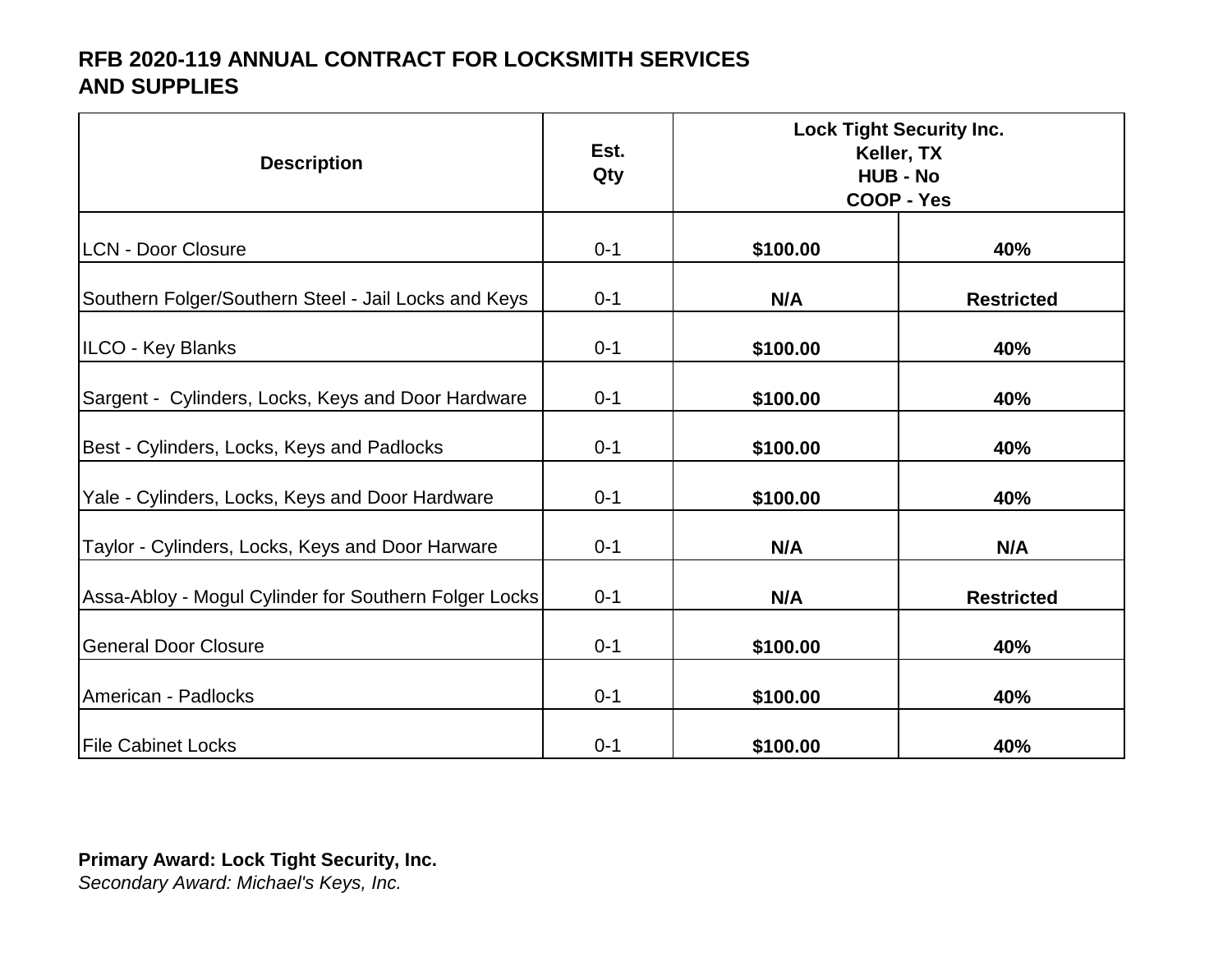|                                                      |                                                             | Secondary             |
|------------------------------------------------------|-------------------------------------------------------------|-----------------------|
| <b>Description</b>                                   | Michael's Keys Inc.<br>Hurst, TX<br>HUB - Yes<br>COOP - Yes |                       |
| <b>Category 1: Hourly Rates &amp; Response Times</b> | <b>Unit Price</b>                                           | <b>Extended Price</b> |
| <b>Service Call</b>                                  | \$65.00                                                     | \$13,000.00           |
| Labor Rate 8:00 a.m. to 5:00 p.m.                    | \$85.00                                                     | \$15,300.00           |
| Labor Rate 5:01 p.m. to 7:59 a.m.                    | \$125.00                                                    | \$2,000.00            |
| <b>Weekend/Holiday Rate</b>                          | \$125.00                                                    | \$500.00              |
| Maximum Response Time for Service Calls              | 4 Hours                                                     |                       |
| Maximum Response Time for Emergency Calls            | 2 Hours                                                     |                       |
| Warranty on Part & Service                           | 30 Days                                                     |                       |
| <b>Category 2: Key Duplicates</b>                    |                                                             |                       |
| <b>Key Duplicate - Single Cut</b>                    | \$1.00                                                      | \$15.00               |
| <b>Key Duplicate - Double Cut</b>                    | \$2.00                                                      | \$30.00               |
| <b>Key Duplicate - Tubular</b>                       | \$5.00                                                      | \$25.00               |
| <b>Key Duplicate - Best</b>                          | \$2.00                                                      | \$1,000.00            |
| <b>Rekey/Change - Key in Knob</b>                    | \$14.50                                                     | \$1,450.00            |

**Primary Award: Lock Tight Security, Inc.** *Secondary Award: Michael's Keys, Inc.*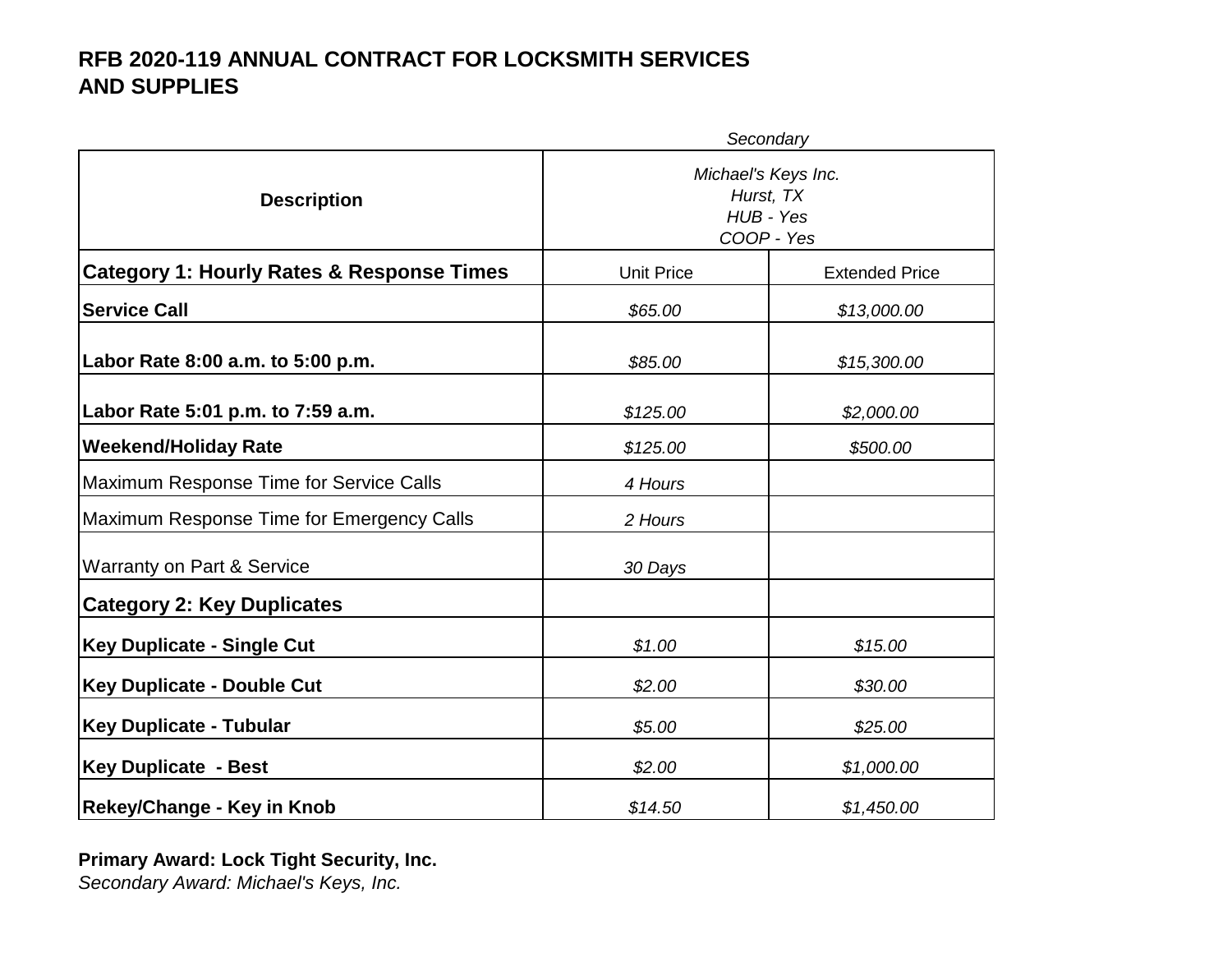| <b>Description</b>                                                   | Michael's Keys Inc.<br>Hurst, TX<br>HUB - Yes<br>COOP - Yes |                                     |
|----------------------------------------------------------------------|-------------------------------------------------------------|-------------------------------------|
| <b>Code Cut Key</b>                                                  | \$15.00                                                     | \$525.00                            |
| <b>Master Key Cylinder Change</b>                                    | \$18.50                                                     | \$185.00                            |
| <b>Total Value for Category 1 and 2</b>                              | \$34,030.00                                                 |                                     |
|                                                                      |                                                             |                                     |
| <b>Category 3: Materials &amp; Supplies Mark-Up</b>                  | <b>Estimated List</b><br><b>Price Cost</b>                  | % Mark-Up From<br><b>List Price</b> |
| Corbin Russwin - Locks, Hardware and Keys                            | \$430.95                                                    | 0%                                  |
| Master Lock - Padlocks and Keys                                      | \$12.95                                                     | 0%                                  |
| Medeco - Locks, Cylinders, Key and Door Hardware                     | \$175.00                                                    | 0%                                  |
| Mul-T-Lock - Cylinders, Locks, Keys and Door<br>Hardware             | \$185.00                                                    | 0%                                  |
| Schlage - Cylinders, Locks, Keys and Door Hardware                   | \$517.95                                                    | 0%                                  |
| Schlage Primus Level 3 - Cylinders, Locks, Keys and<br>Door Hardware | \$126.95                                                    | 0%                                  |
| Von Duprin - Electronic Strikes, Crash Bars and Door<br>Hardware     | \$1,093.95                                                  | 0%                                  |
| Adams Rite - Electronic Stikes, Cypher Locks                         | \$164.95                                                    | 0%                                  |

#### **Primary Award: Lock Tight Security, Inc.**

*Secondary Award: Michael's Keys, Inc.*